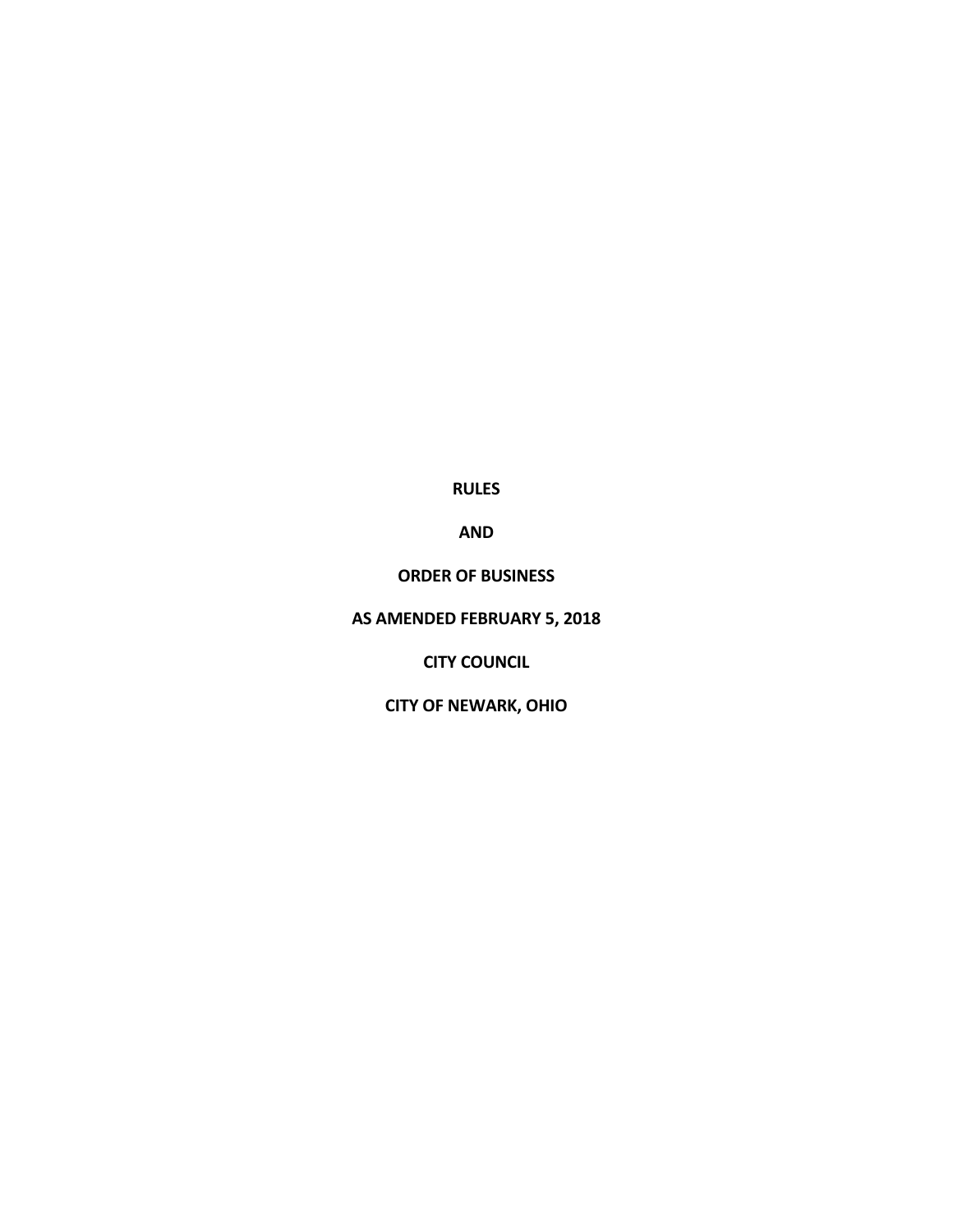# TABLE OF CONTENTS RULE DESCRIPTION

| 1.  | <b>Regular Meeting of Council</b>              |
|-----|------------------------------------------------|
| 2.  | <b>Special Meetings of Council</b>             |
| 2A. | <b>Council Committees: Notification</b>        |
| 2B. | Council Agenda: Notification                   |
| 2C. | <b>Emergency Meetings: Notification</b>        |
| 3.  | Legislation: Filing deadline                   |
| 4.  | President and President Pro Tem                |
| 4A. | Party Leadership                               |
| 5.  | President: Preserve Order; Appeal              |
| 5A. | Debate                                         |
| 5B. | Tie-Breaking Vote: Explanation                 |
| 6.  | Meetings: Restrictions and Physical Presence   |
| 7.  | <b>Order of Business</b>                       |
| 7A. | <b>Council Comments: Time Restrictions</b>     |
| 7B. | Citizen Comments: Council Response             |
| 8.  | Voting                                         |
| 9.  | Legislation: Read by Title                     |
| 10. | <b>Emergency Legislation</b>                   |
| 11. | Legislation Out of Time: Allowance             |
| 12. | Legislation Out of Time: Procedure             |
| 13. | <b>Council Committees: Actions and Reports</b> |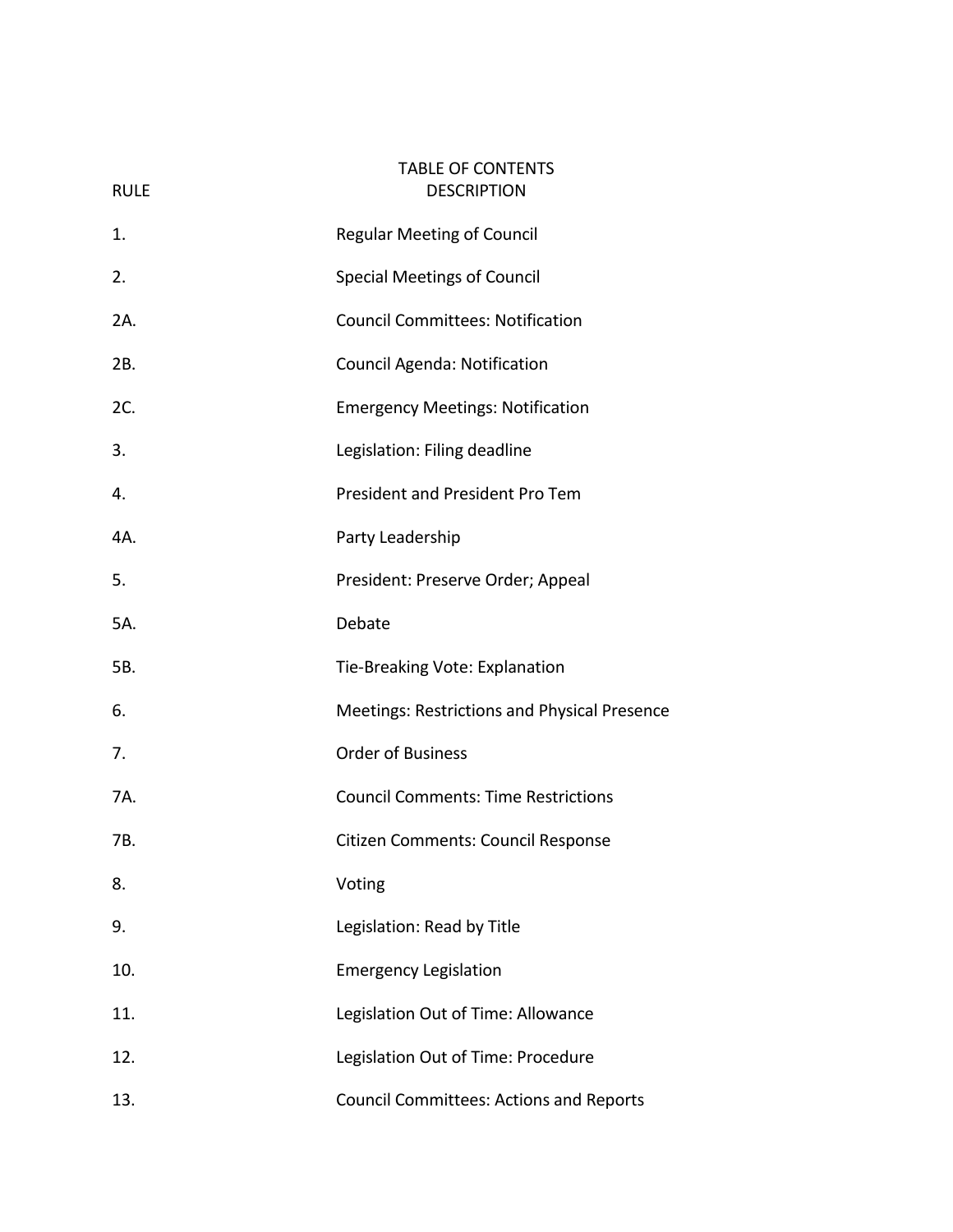| 14.   | Rules on Speaking and Abstentions                   |
|-------|-----------------------------------------------------|
| 14 A. | <b>Ohio Public Ethics Laws</b>                      |
| 15.   | Sponsorship of Legislation                          |
| 16.   | Referring Legislation Back to a Committee           |
| 16A.  | Motions Defeated in Committee                       |
| 17.   | <b>Select Committees: Substitution</b>              |
| 18.   | Motion to Adjourn                                   |
| 19.   | <b>Motions Permitted During Debate</b>              |
| 20.   | Motion: Take from Table                             |
| 21.   | Motion: Reconsideration by Council                  |
| 22.   | Call for the Question                               |
| 23.   | <b>Motions: Stated By President</b>                 |
| 24.   | <b>Motions: Division of Question</b>                |
| 25.   | Motions: Reduced to Writing                         |
| 26.   | <b>Motions: Not Debatable</b>                       |
| 27.   | <b>Suspending Rules</b>                             |
| 28.   | <b>Amendments to Rules</b>                          |
| 29.   | Capital Improvement and Special Assessment Projects |
| 30.   | <b>Council Committees: Memberships</b>              |
| 30A.  | <b>Council Committees: Duties</b>                   |
| 30B.  | <b>Council Committees: Reports</b>                  |
| 30C.  | <b>Council Committee: External Communications</b>   |
| 31.   | Law Director to Approve Legislation                 |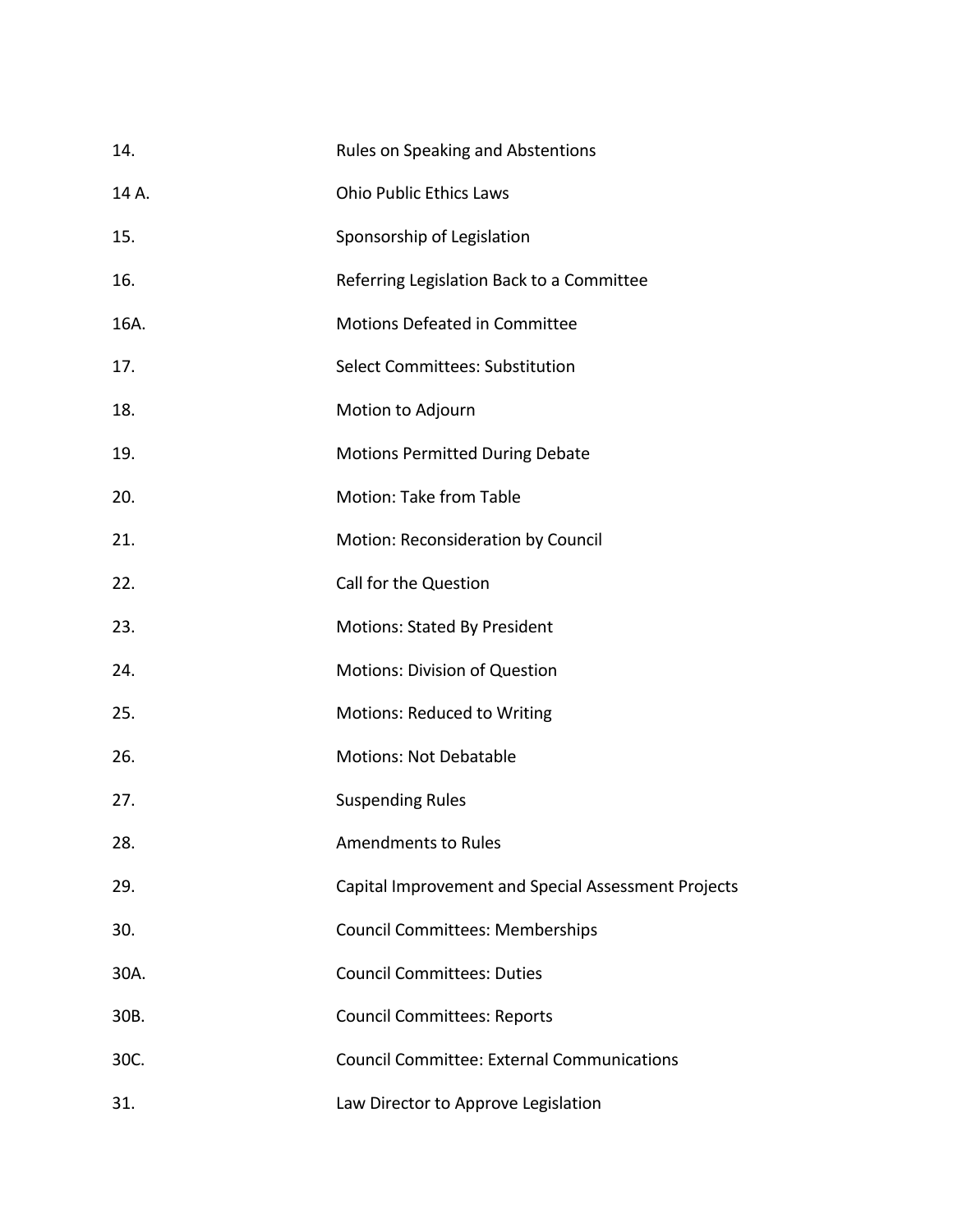| 32. | Robert's Rules of Order                      |
|-----|----------------------------------------------|
| 33. | Decorum                                      |
| 34. | <b>Clerk of Council: Journals</b>            |
| 35. | Clerk of Council: Recordings                 |
| 36. | Legislation: Amendments                      |
| 37. | Designation of Alternate                     |
| 38. | Non-Binding Legislation                      |
| 39. | Reserved                                     |
| 40. | Transfer of Salary/Wages Funds               |
| 41. | <b>Contingency Funds</b>                     |
| 42. | <b>Council Committees: Scheduling</b>        |
| 43. | Codifying Ordinances and Posting Legislation |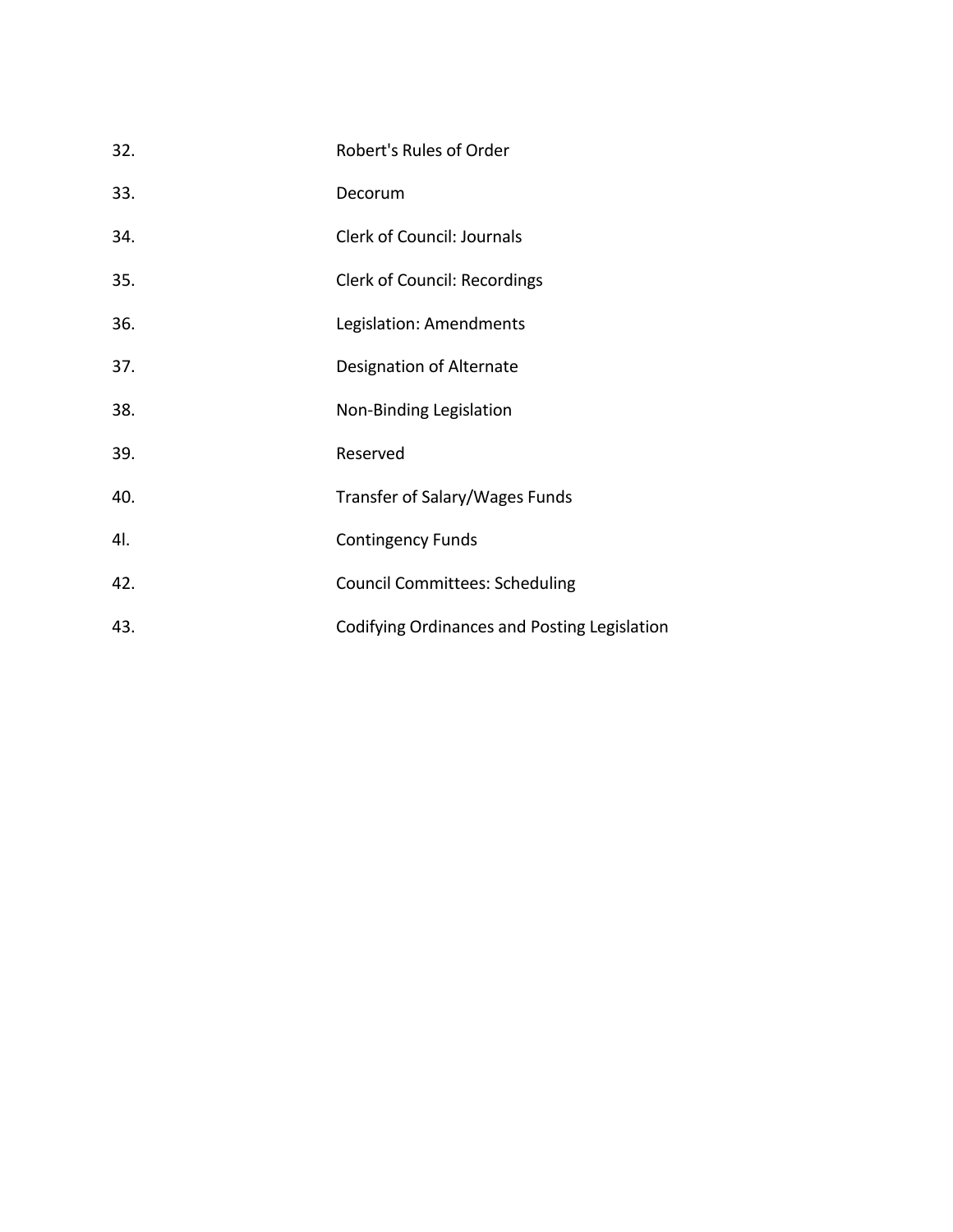## **RULES AND ORDER OF BUSINESS NEWARK CITY COUNCIL**

RULE 1. Regular meetings of the Council shall be held in the Council Chambers on the first and third Mondays of each month, at 7:00 p.m., and at such other times as may be ordered by the Council. When a regular meeting falls on a legal holiday the meeting will be held the next business day at 7:00 p.m.

RULE 2. Special meetings of the council may be called by the Mayor, or any three members, or the President of Council upon at least 24 hours notice to each member and the news media that have requested notification. Notice of a special meeting shall be served personally or left at the usual place of residence of the member of Council. The business to be transacted at a special meeting shall be identified in the notice to each member of Council. No other business shall be transacted.

2A. Committee Chairman, by and through the Clerk of Council shall provide 24 hours advance notice of all committee meetings to all Council members and all representatives of the news media requesting advance notification and to any person who has requesting advance notice of the time, place, and purpose of the meeting.

Committees shall be held on the  $1<sup>st</sup>$  and  $3<sup>rd</sup>$  Mondays of each month as needed at 5:45 P.M. and continuing in their normal order until 7:00 P.M. No later than 7:00 P.M. Committees will be recessed for the regular Council meeting to begin. If additional time is required to conclude the business of committee they will reconvene immediately following the adjournment of the Council meeting and continue until they are completed. When a regular meeting of any committee falls on a legal holiday the meeting will be held the next business day at 5:45 P.M.

- 2B. The Clerk of Council shall mail advance notification of the Council's meetings and regular agendas to any person who requests advance notice and pays a reasonable fee. The person requesting advance notice must provide selfaddressed, stamped envelopes for this service. Upon request the Clerk shall provide email notification without fee.
- 2C. In the event of an emergency requiring immediate official action, the Mayor, President or members calling the meeting shall notify the news media that have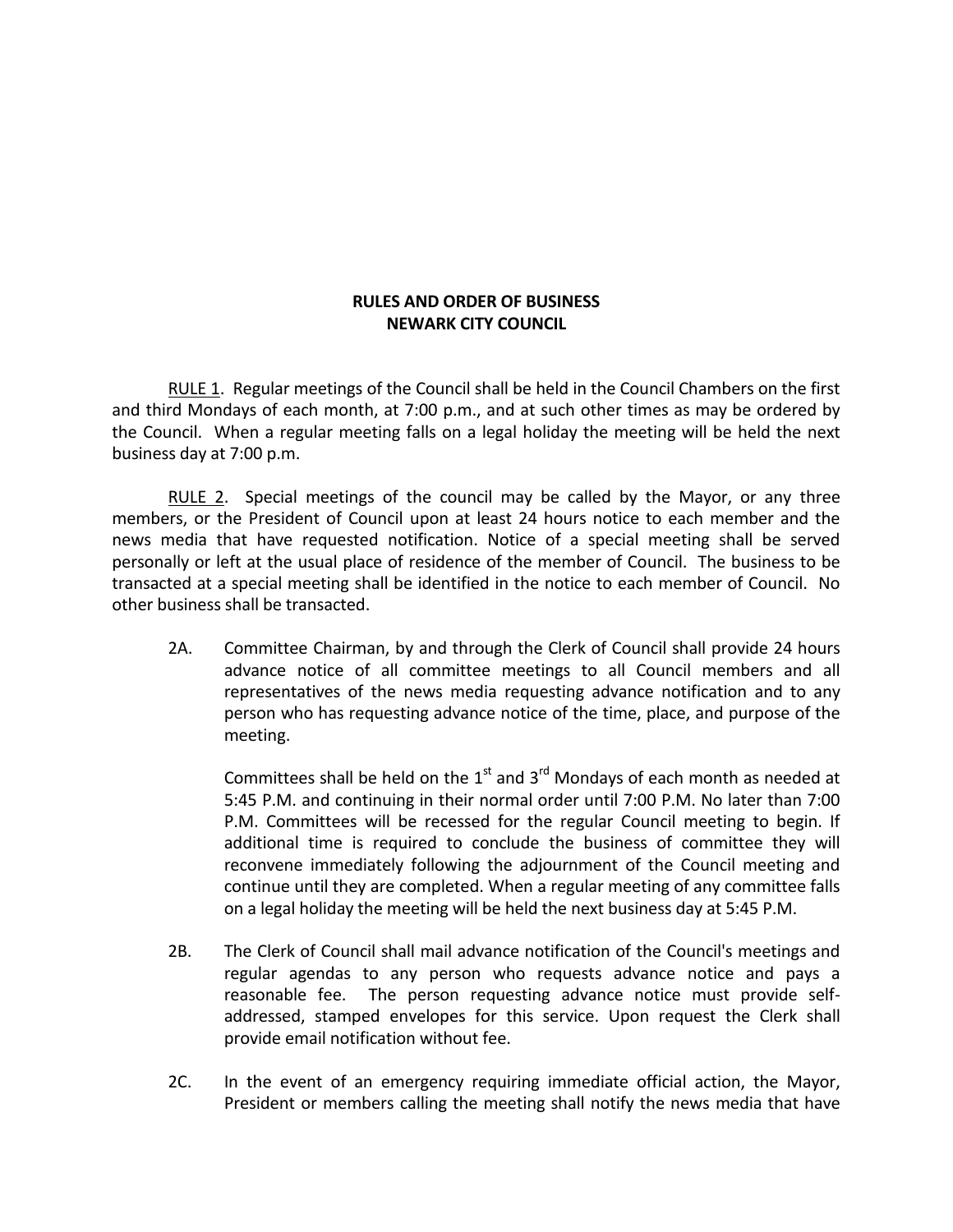requested notification immediately of the time, place, and purpose of the meeting.

RULE 3. All business for transaction by the Council must be in the Clerk's office no later than 4:00 p.m. Wednesday preceding a regular Council meeting, except when a regular meeting falls on a legal holiday then the deadline for submission of business shall be not later than 4:00 p.m. Thursday preceding the regular meeting. Any resolution or ordinance being offered for consideration by any Committee of Council must be in the Clerk's office no later than 12:01 p.m. on Thursday preceding the scheduled committee meeting except as set forth in Rule 11 and Rule 12 herein.

All legislation, reports, and communications to Council that are listed on a regular meeting's agenda or on a letter of notice of a special meeting shall be made available for full public inspection in the Clerk's office during normal working hours.

RULE 4. The President, or in his or her absence, the President Pro Tem, shall take the chair at the starting time for a meeting and proceed with the Order of Business. In the absence of the President and the President Pro Tem, the Clerk shall call the meeting of Council to order and call the roll. If a quorum is present, the council shall appoint one of its members President Pro Tem, for that meeting, or until the appearance of the President or the President Pro Tem, who shall proceed with the Order of Business. If a quorum is not present, the members may, by a majority vote of those present take a recess for a period not exceeding one hour. A majority of the members of Council shall constitute a quorum.

While conducting a council meeting the President Pro tem has voting privileges.

RULE 4A. Each respective political party with representation on Council shall select one member to serve as the leader of said party, which person shall be known as the Minority Leader or Majority Leader based upon the existing balance of power on Council. Selection of each party leader shall be accomplished within the respective party caucus and pursuant to procedural rules established by such caucus as deemed appropriate.

At the annual organizational meeting of Council pursuant to Charter Article 3.03, the President of Council shall ask each respective political party to identify the one person selected internally as its leader and the President shall then designate such person(s) as Majority or Minority Leader for the record. Such persons shall serve in this leadership role until the next organizational meeting of Council or until such person is unable or unwilling to serve, at which time the process set forth herein shall be renewed. There shall be no limit imposed by this or any other Council rule which limits the number of terms or duration any one person can serve in a leadership role pursuant to this Rule.

If any political party is unable to identify one person to serve a leader of such party for any reason, the President of Council shall be called upon to institute the following procedure to identify the necessary party leader(s). All members of the subject party interested in serving as Leader shall identify themselves to the President of Council at the organizational meeting and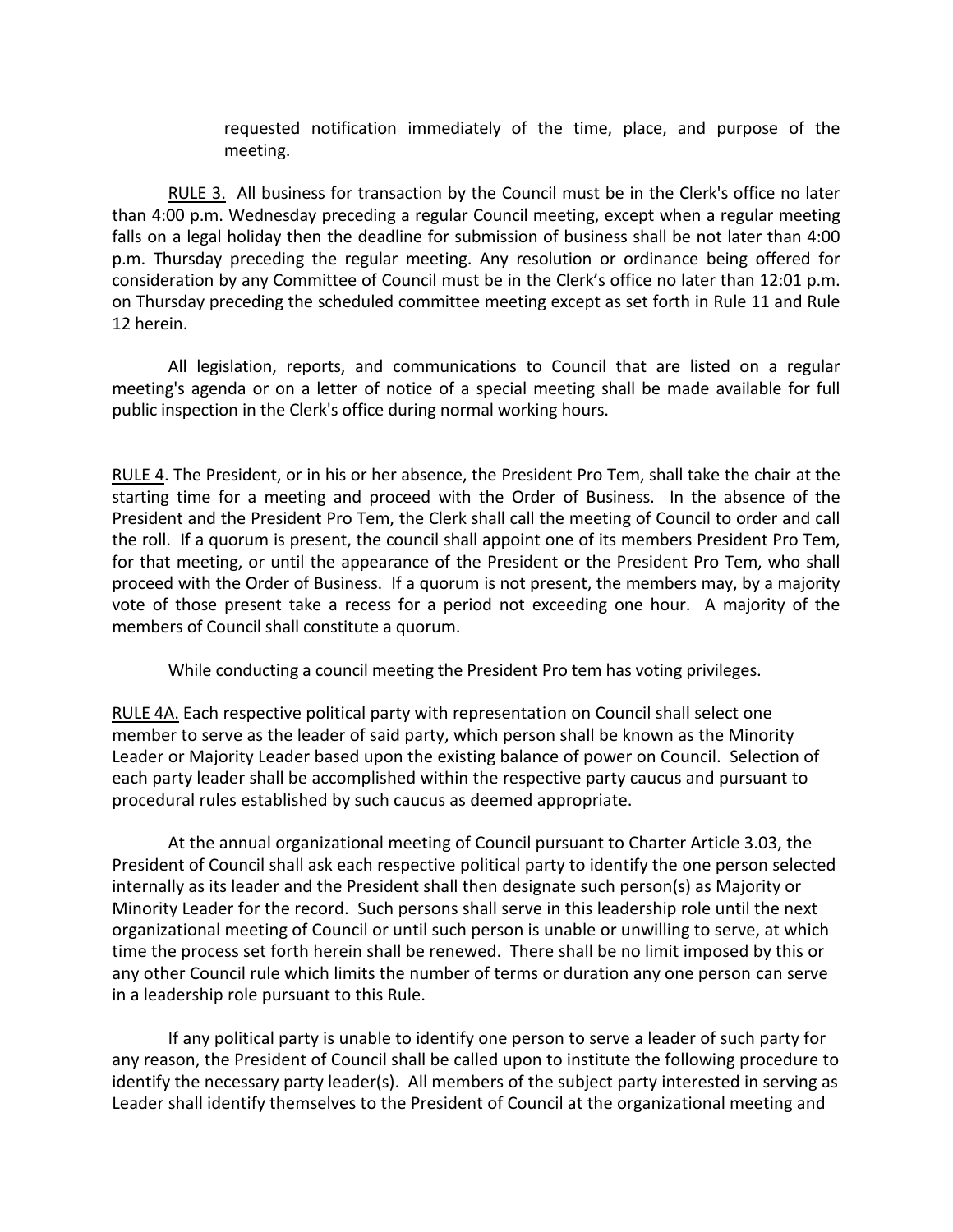the President will then present such names to Council as a whole for a vote to fill the leadership role. If no member of the subject party identifies themselves as willing to serve then the name of every member of the subject party shall be submitted to Council as a whole for a vote to fill the leadership role. Each member of Council will vote by stating the name of the person they wish to serve in the designated leadership role. The one member of the subject party who has received the most votes of those members present at the organizational meeting shall then be designated as Majority or Minority Leader accordingly. The issue of identifying a party leader pursuant to this rule and the vote thereon shall not be subject to debate or re-consideration.

RULE 5. The President shall preserve order and decorum. He or she may call any member to order who shall violate any of these rules; and shall, when in the chair, decide all questions of order subject to an appeal to the Council by any member of council upon motion and second.

There shall be no debate on the motion to appeal, but the member making the appeal may briefly state his or her reasons for the appeal.

All questions are to be stated by the chair and the question shall be "Shall the decision of the Chair be sustained?"

It shall take a majority vote (6) to overrule the chair.

## RULE 5A.

The President, in presiding over meetings of the Council, shall ensure that outside of the appointed times in the agenda for city officials as well as from citizens to address the Council, all participation in debate and other discussion during the meeting shall be by the members of the Council. The President shall further ensure that no member of Council, individually invite verbal input or remarks from persons in the audience. However, with the President's permission, a member of Council may ask for verbal input and remarks from the Mayor, members of the Mayor's cabinet, and other city officials.

#### RULE 5B.

When called upon to cast a tie breaking vote on any ordinance or resolution pending before Council, the President may speak for not more than two (2) minutes to the issue pending and explain the basis for such tie-breaking vote. However the President will be deemed to have waived the right to explain the basis for the tie-breaking vote if during the debate on the issue in question the President surrendered his/her status as presiding officer to the President Pro Tem and took an active role to any degree in the debate on the issue in question.

RULE 6. No person except members, city officials, reporters for the media and persons especially invited shall be admitted within the railing on the floor of the Council Chamber. It shall be the duty of the presiding officer to rigidly enforce this rule.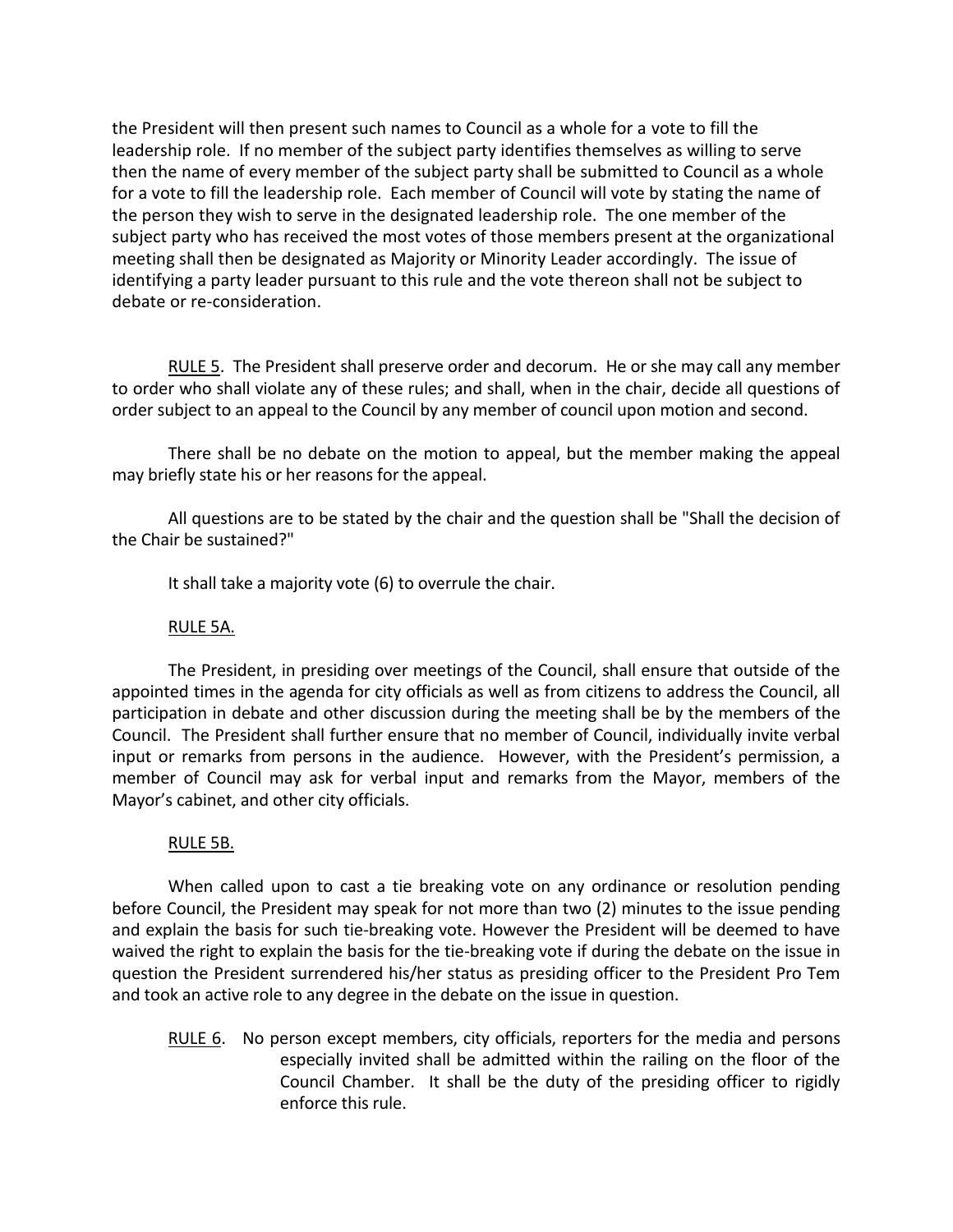RULE 7. The Order of Business shall be as follows:

- 1. Roll Call, Invocation, and Pledge of Allegiance
- 2. Caucus

Time for Council, the Mayor and the Administration to briefly discuss any item appearing on the Agenda relevant to the issues of amendment, tabling, anticipated abstentions or other procedural issues.

- 3. Minutes
- 4 Elections and Appointments, Unfinished Business
- 5. Reports of Special or Standing Committees
- 6. Reports or Agenda comments of City Officials
- 7. Petitions, Memorials, Communications
- 8. Public Hearings
- 9. Comments from Citizens
- 10. Non-binding Resolutions
- 11. Ordinances for 2nd reading
- 12. Ordinances for lst reading
- 13. Resolutions for 2nd reading
- 14. Resolutions for lst reading
- 15. Comments from citizens
- 16. Miscellaneous Auditor Law Director Mayor and Cabinet Council Members, including President of Council, in voting order
- 17. Adjournment

RULE 7A. Miscellaneous comments shall be limited to three minutes each unless extended by permission of the President of Council. Should a member reference another member in Miscellaneous comments, the President of Council may allow the referenced member a oneminute rebuttal.

RULE 7B. If during either session of Citizen Comments a specific question is asked of Council, the Administration, or any specific Council member, Cabinet member, Administration Official, or other elected official, the person(s) to whom the question is directed shall, in the discretion of the President, be allowed up to one (1) minute to respond to such question or to provide for a more appropriate time and place to provide such answer(s). The number and extent of questions posed by any one citizen speaker shall be controlled by the President in his/her discretion in an effort to maintain decorum, discourage argument, and facilitate timely meetings.

RULE 8. The action of Council shall be by ordinance or resolution and/or the passage of every ordinance or resolution the vote shall be taken by "yes" or "yea" or "no" or "nay" and entered in the Journal.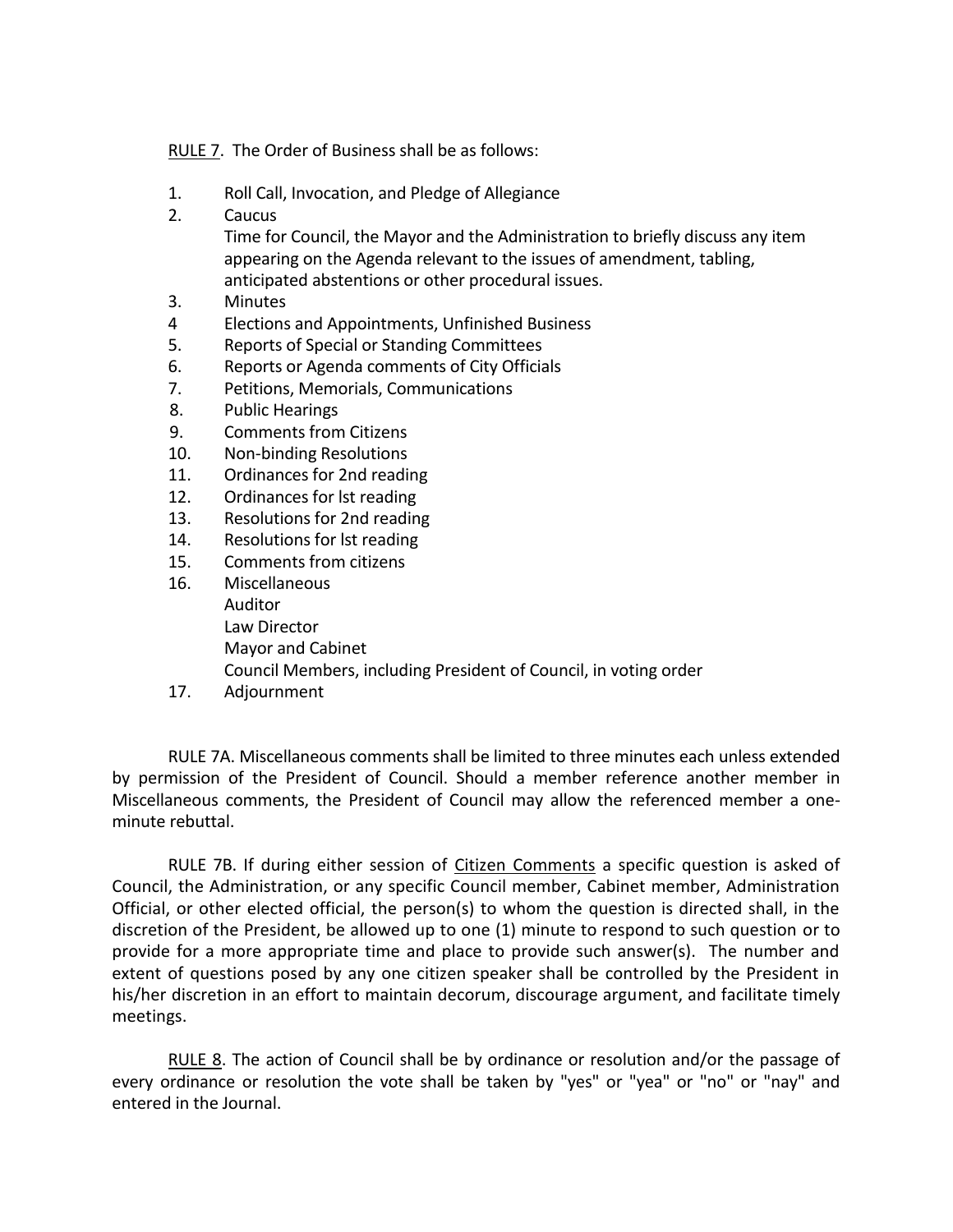When demanded by any member, and seconded, the "yeses" and "nos" shall be taken on the adoption of any question or proposition submitted to the Council; and in taking the "yeses" and "nos" in any case, the Clerk shall call the names of the members in alphabetical order. However, the alphabetical order of voting shall be rotated on a monthly basis. The President shall announce the result of said vote. The Clerk may be required to read the vote taken upon the demand of any member.

The language to be used in moving the passage of both ordinances and resolutions shall be to "move adoption of" or "move to adopt".

RULE 9. Each ordinance and resolution shall be read by title only, provided the legislative authority may dispense with this rule by a vote of at least six yeas according to the Charter.

RULE 10. Any Ordinance or Resolution that comes to council carrying an emergency clause shall take seven (7) votes to adopt. If any ordinance or resolution comes to council without an emergency clause but at the meeting it is moved that an emergency clause be added to that particular piece of legislation, then it takes eight (8) votes to add the emergency clause, and then seven (7) votes to adopt.

A standing committee considering legislation shall determine by a majority vote of the committee members (or their designates) present whether the legislation is to be presented as emergency legislation. The decision of the committee shall be set forth in the minutes of the committee including the reason(s) for the requested emergency clause.

RULE 11. Under miscellaneous business, Council may, after debate, permit the introduction of legislation classified as emergency by a three-fourths (8) vote.

If a member introduces legislation and did not meet the time criteria to be numbered and placed on the agenda, then the clerk will assign it a number at the meeting the legislation is introduced. The President of Council will refer the legislation to the appropriate committee.

By agreement of the Minority and Majority Leader of Council, legislation may bypass committee review as long as it has been presented to the Clerk in conformity with the timetable established by Article 4.02 (C) of the City Charter and it is reflected on the Agenda that the Majority and Minority Leaders have agreed that committee review is not necessary.

RULE 12. The President may, at any time, permit a member to introduce an ordinance, resolution, motion, or order out of the regular order of business, if there is no objection on the part of any members. If any member introduces an ordinance or resolution out of the regular order of business, the ordinance or resolution shall be numbered by the Clerk of Council and the President of Council shall refer that matter to the appropriate committee pursuant to Council Rule 30 (A).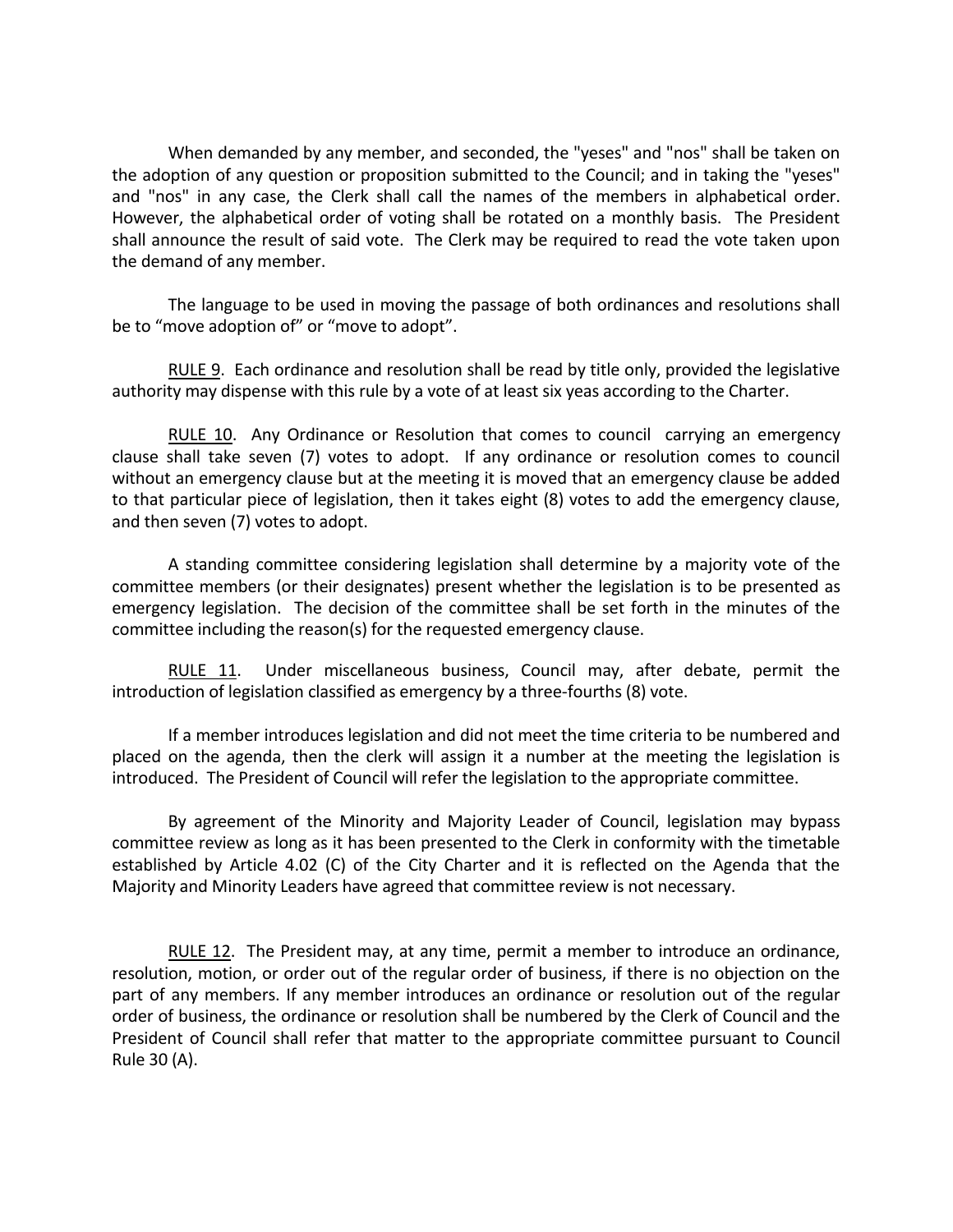RULE 13. Any ordinance or resolution presented to the Clerk in a timely fashion as set forth in Rule 3 for consideration by Council will be numbered by the Clerk and referred by the President of Council to the appropriate committee in consideration of the committee designations in Rule 30 (A).

Any ordinance or resolution having been referred to any committee of the Council shall be reported upon, in writing, by such committee. Said written report may recommend the adoption or passage of the matter upon which said report is based, or its refusal, as the committee may decide. The same shall be reported upon pursuant to Rule 30 (B), and shall be received and filed by the Clerk in the proper order of business.

RULE 14. All members addressing the President must be recognized before proceeding. In all cases the member who shall address the chair first shall speak first; when two or more members seek to address the chair at the same time, the President shall name the member who is first to speak. No member shall be allowed to speak except from his or her own desk; no member shall speak more than twice on the same subject or main questions except with leave of the President. No member shall speak more than once on the same motion until every member desiring to speak on that motion shall have had an opportunity to do so.

Any member while discussing a question may read from books, papers, or documents, any matter pertaining to the subject under consideration, without asking leave.

If any member, in speaking or otherwise, shall violate any rule of the Council, the President shall, call him or her to order; if such member shall be called to order while speaking he or she shall immediately cease speaking. The question of order shall be decided without debate, and if the decision shall be in favor of the member called to order while speaking, he or she shall be at liberty to proceed with his or her speech without leave of the Council.

 Any member who indicates an intent to abstain from voting for whatever reason on any question shall not be permitted to participate in debate or speak to the issue in question and shall not be recognized by the chair for such purpose during debate. Members intent on abstaining from voting on any issue shall announce such intent publicly during Caucus as set forth at Rule 7.

RULE 14 A. All members of Council have a responsibility to be cognizant of existing Ohio public ethics laws. If at any time a member of Council has a question or concern regarding his or her actions and how such action may be impacted by Ohio public ethics laws and their sworn oath of office, such member should promptly seek guidance from the Ohio Ethics Commission including a written opinion regarding the proper, legal, and ethical course of conduct for such council member. Compliance with Ohio's public ethics laws is the personal responsibility of each Councilmember and violations thereof are the personal responsibility of the Councilmember. Violations of Ohio's public ethics laws may result in legal action against such Councilmember in his or her individual capacity as well as action against such Councilmember by Council pursuant to Charter Article 3.07 and 16.04. Councilmembers should be aware that decisions regarding compliance with Ohio's public ethics laws are personal in nature and reliance on guidance from anyone other than personal legal counsel or the written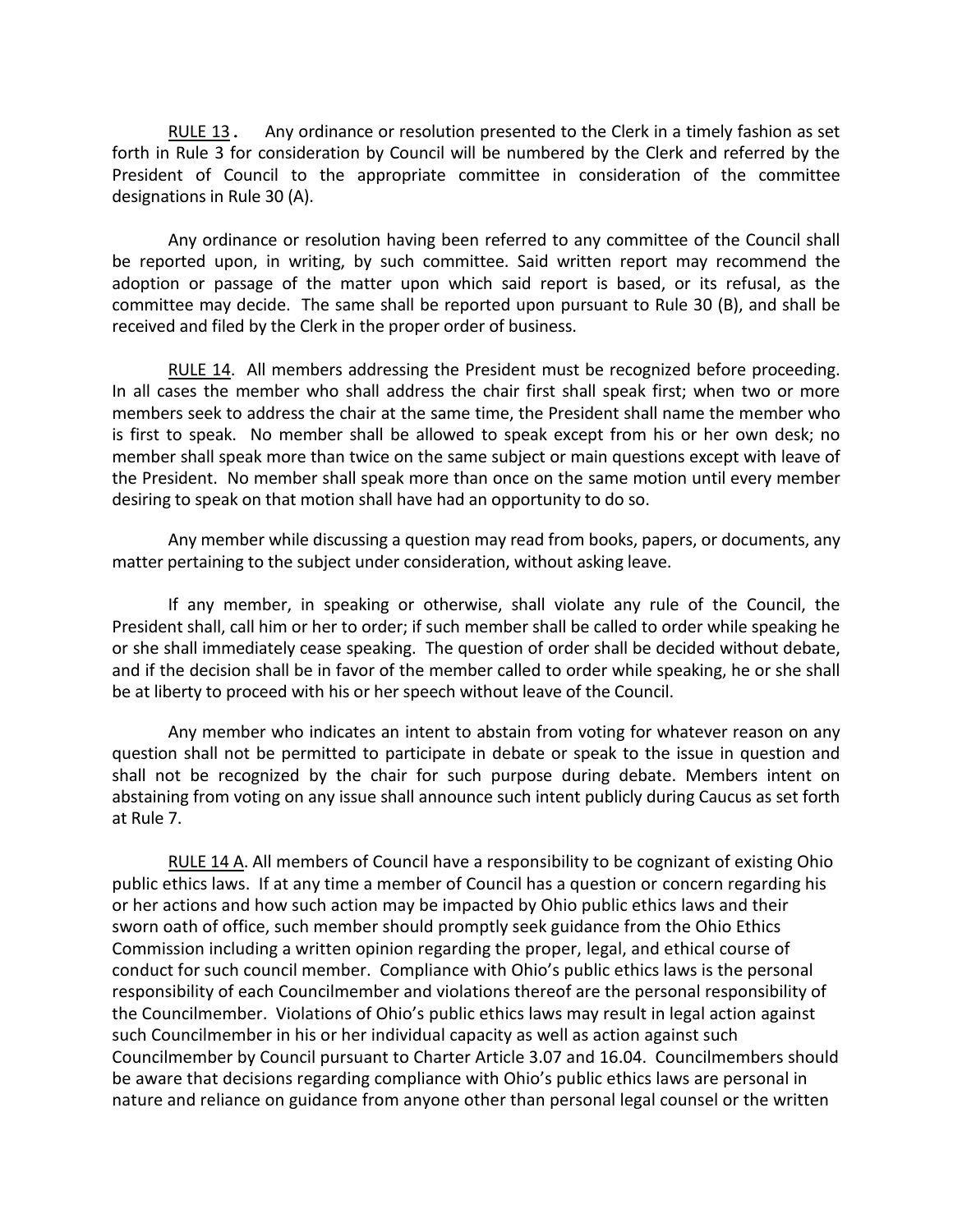opinions of the Ohio Ethics Commission may not provide a defense to allegations of ethical misconduct.

# **Ref: Ordinance 15-31A**

RULE 15. Ordinances and resolutions shall be introduced by members of Council with their names endorsed on them.

RULE 16. After an ordinance or resolution has been once referred to a standing committee and report made thereof to the Council, the same may be referred again, but after an ordnance or resolution has been referred a third time and a motion to pass or adopt has been made and seconded, it shall not again be referred.

If any matter be referred to any standing committee or special committee of the Council, and the same be not reported upon by said committee at the next regular meeting of Council, the Council may, by a majority vote thereof take such matter so referred from said committee and act upon said matter without report at the meeting following the failure to report, unless, upon proper excuse an extension of time be granted said committee.

RULE 16A. If a motion is defeated by majority vote in a meeting of a committee of Council, that action will be reported to the next meeting of Council, and the issue will not be brought into the agenda of the Council for consideration, unless brought into the Council agenda by a two thirds majority vote during the Caucus section of the agenda. Alternatively, a member of Council, supporting a motion defeated in committee, can request the Council President to assign the issue to another committee of Council or to a special committee appointed by the Council President.

RULE 17. When a motion is made to refer any subject to a standing committee and it is moved to substitute therefore a select committee, the question of reference to a standing committee shall be first put.

RULE 18. A motion to adjourn shall always be in order, unless the Council is engaged in voting or a member is speaking, but in being decided in the negative shall not again be entertained until some progress has been made.

RULE 19. When a question or proposition is before the Council, or under debate, no motion shall be received except the following:

- 1. To adjourn
- 2. To lay on the table
- 3. Main question
- 4. To postpone to a day certain
- 5. To amend
- 6. To refer (or recommit)
- 7. To postpone indefinitely

RULE 20. A motion to take from the table shall be in order under caucus business, and such motion shall be decided without debate; provided that the mover may be permitted to briefly state his or her reason for the motion.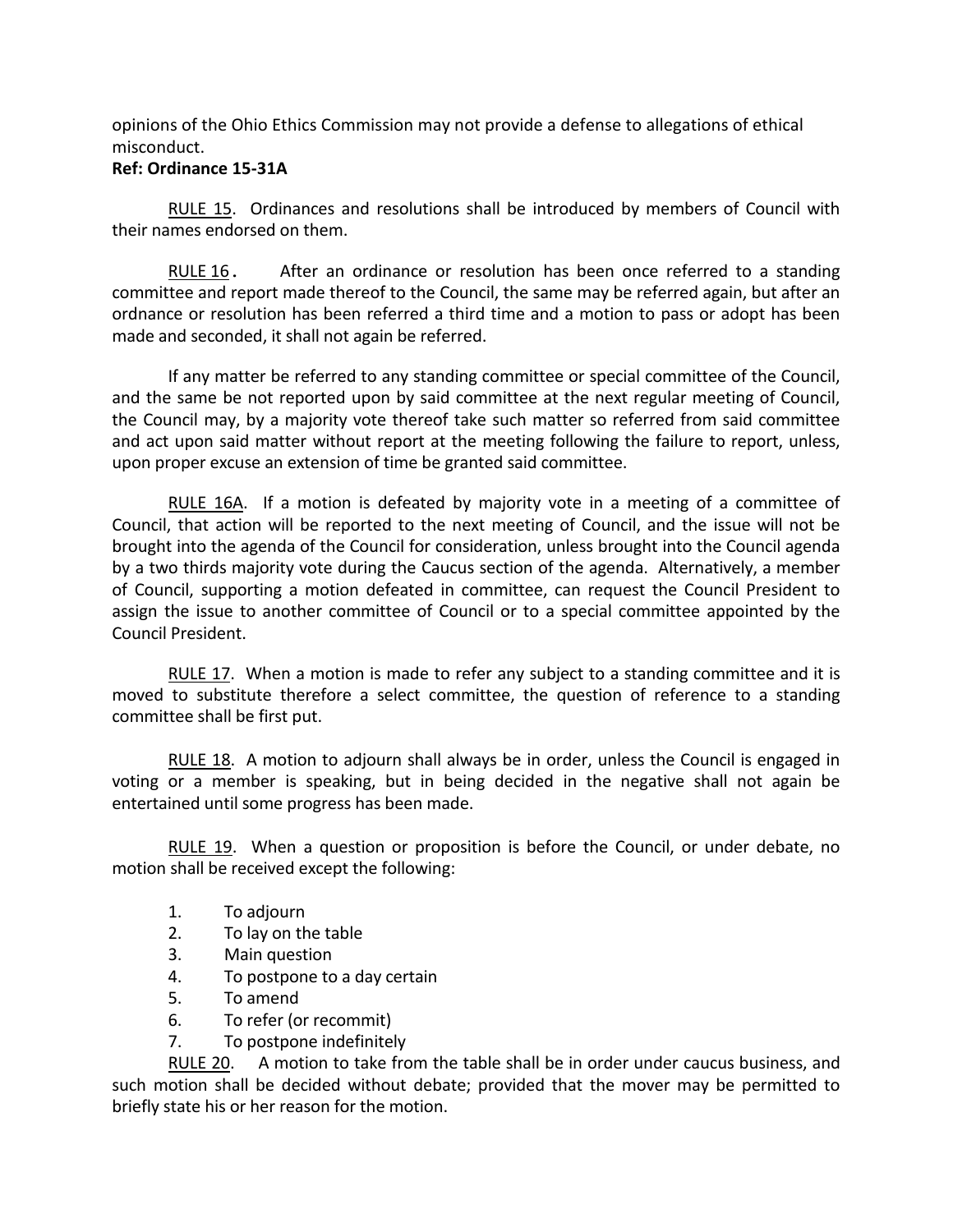RULE 21. Any member who voted on the prevailing side may move for a reconsideration of any action of the Council, provided the motion must be made not later than the next regular meeting after such action was taken, or at the meeting in which action was taken if the legislation was passed or adopted as an emergency. A motion to reconsider shall be in order any time, except when a motion on some other subject is pending. A motion to reconsider being laid upon the table may be taken and acted upon at any time when the Council is engaged in transacting miscellaneous business. No motion to reconsider shall be made more than once on any matter or subject; the same number of votes shall be required to reconsider any action of the council as is required to pass or adopt the same.

RULE 22. When the main question has been moved and seconded, and a member of Council calls for the question, the main question as stated by the presiding officer shall preclude all further debate. If a call for the main question is not sustained by majority vote of council, the subject under consideration shall not be precluded and the business shall proceed as if no such call had been made.

RULE 23. When a motion is made and seconded it shall be stated by the President before any debate shall be in order. Every such motion and amendments thereto, if any, may be withdrawn by the movers thereof at any time before decision, if a majority of the members shall agree thereto.

RULE 24. Any member may call for a division of the question, or the President may direct the same; and the same, in either case, shall be divided if it involves questions so distinct that one being taken away, the other will stand as an entire question for question.

RULE 25. When required by any member, every motion or proposition shall be reduced to writing before action is taken thereon.

RULE 26. The following motions are not debatable:

To adjourn To lay on the table To take from the table For the main question Point of order

RULE 27. These rules or any of them, may be temporarily suspended at any meeting of Council by a three-fourths vote (8 votes) of all members elected and the vote on the suspension in these cases, shall be taken by "yeses" or "yeas" and "nos" or "nays" and entered in the Journal.

RULE 28. Any proposed amendment or addition to the rules of the Council shall be first referred to the Rules Committee which shall report on the rules at a regular meeting of council.

RULE 29. Before the adoption of a Resolution for a Capital Improvement or Special Assessment Project or the Report of any Committee favoring the same, the Service Director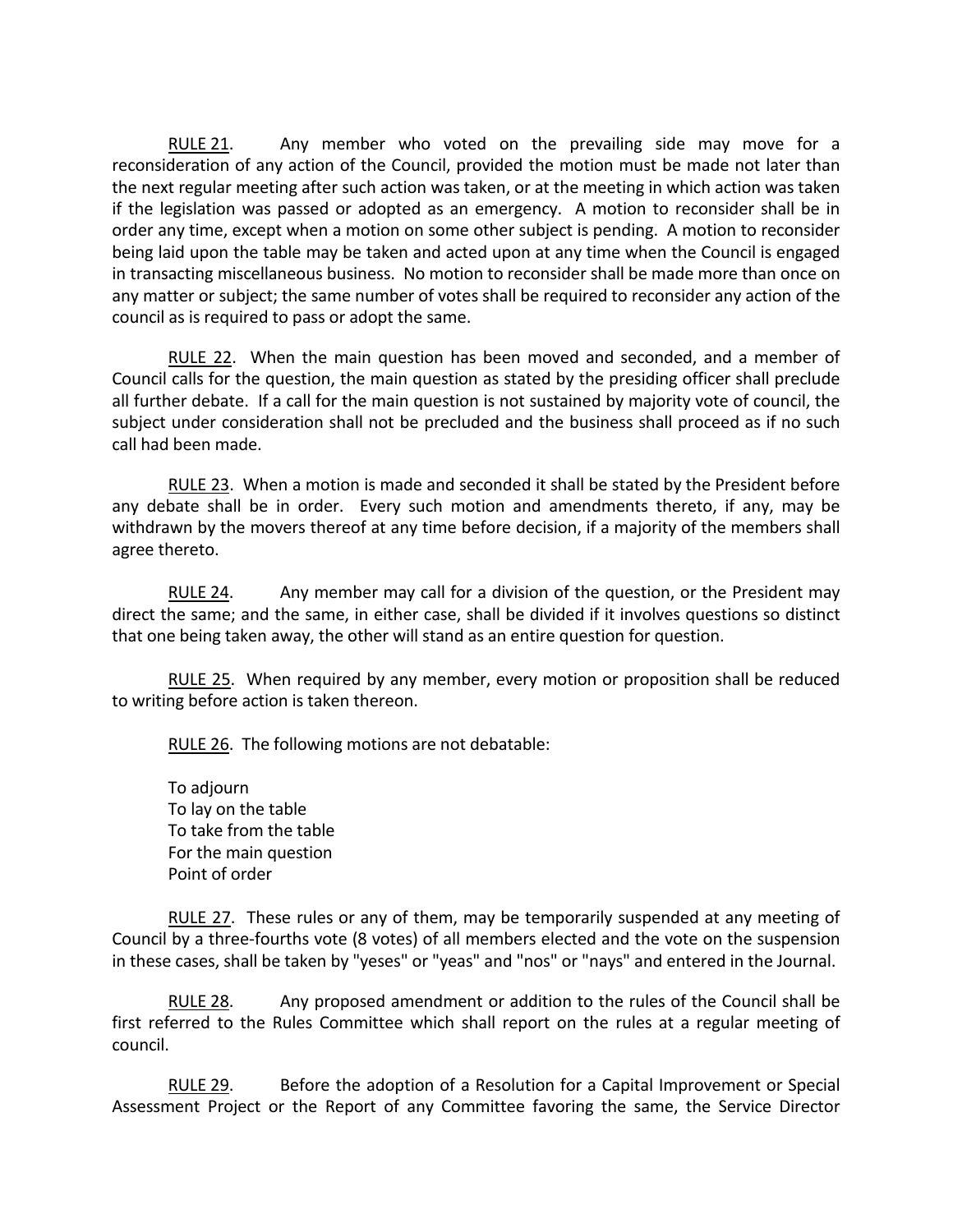(assisted by the advice of the Engineering Department and/or Engineering Consultant) shall submit in writing an estimate of the cost thereof and recommend source(s) of funds to be utilized for the proposed project. In the case of any project to be specially assessed upon either abutting or benefiting property holders in addition to the foregoing, such written statement will contain a recommendation as to the specific method to be employed in calculating the dollar amount of the individual assessment and shall further certify that such project can successfully meet all the statutory requirements set forth in the Ohio Revised Code pertinent to Special Assessment Projects.

RULE 30. The members of council shall be assigned to the following standing committees by a majority vote of the Council. The first named on each committee shall be the chairman and the second named shall be the vice chairman.

- 1. Finance five members
- 2. Street seven members, one from each ward
- 3. Public Service five members
- 4. Public Safety five members
- 5. Economic Development five members
- 6. Ways and Means three members
- 7. Rules three members
- 8. Capital Improvements five members
- 9. Recreation three members
- 10. Personnel five members
- 11. All others three members

RULE 30A. The duties and responsibilities of the standing committees of Council will be as follows:

- 1. The Finance Committee shall consider matters relating to the finances and the various funds of the City, the development of the annual budget of the city, the authorization of expenditures (with the exception of the Capital Improvements budget, which shall be authorized directly by its own committee), the consideration of requests for funding, the payment of personal services and claims, and the authorization of the transfer of money from one established account to another within departments of the City. All requests for Finance Committee action shall be presented to the Auditor's Office by the Wednesday preceding a regularly scheduled Monday meeting of the committee. Requests for committee action that arise after the Wednesday deadline can also be considered by the committee, provided that the chair of the Finance Committee and the City Auditor have been notified twenty-four hours in advance and each City Council member has been given a copy of the specific request. It shall be the further policy of the Finance Committee the transfer of budgeted monies of one hundred dollars or less may be submitted directly to the City Auditor for approval and transfer without prior action by the Finance Committee.
- 1a. A Special Budget Review Subcommittee shall meet at least annually at the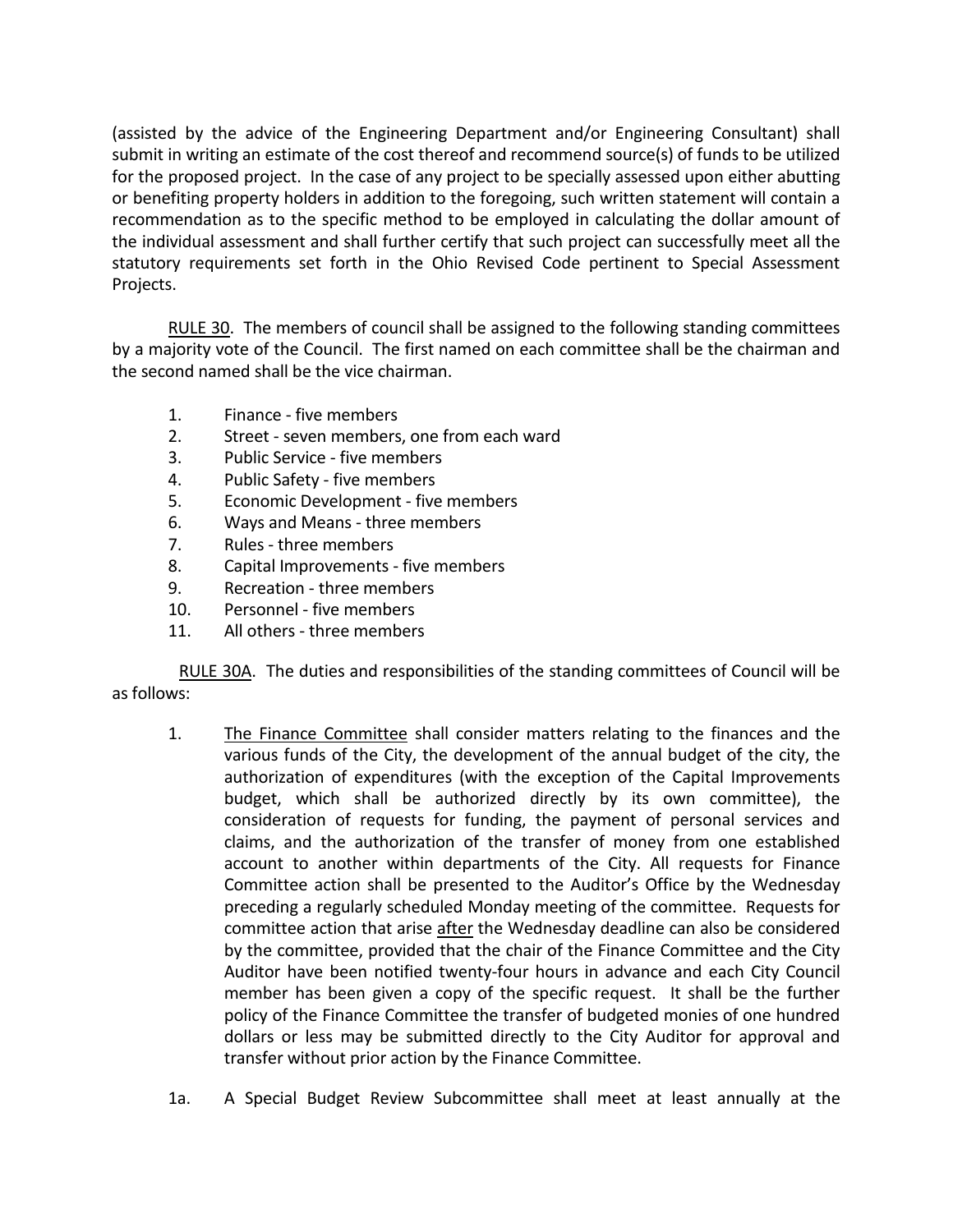discretion of the committee chair. It shall be the duty of this committee to monitor the city budget, including tax revenues and other income as compared to the outlay of funds, and to report to the Finance Committee any developing budgetary problems together with recommendations toward solving such problems. To serve on the subcommittee would be the City Auditor, City Treasurer, Mayor (or his appointee), Service Director and the majority and minority leaders of City Council, the chair of the Finance Committee, and the ranking minority member of the Finance Committee.

- 2. The Street Committee shall consider matters relating to the streets, thoroughfares, and alleys of the City. It will consider the changing of street names, the vacating of alleys, issues of utility easements, and policy changes in terms of parking meters. It will consider, in conjunction with the Public Safety Committee, matters relating to policy changes in terms of traffic signals. It will annually review the status of street paving and improvement projects.
- 3. The Public Service Committee shall consider matters relating to the municipal cemetery, the municipal water and sewage utilities as well as outside utilities, regulation of cable television with the City limits, the maintenance of the City Hall and other municipal buildings and property, as well as matters related to the setting and reducing of development bonds for subdivisions within the city.
- 4. The Public Safety Committee shall consider matters relating to the operation of the municipal fire and police departments, traffic regulations, safety issues of persons and property within the city.
- 5. The Economic Development Committee shall consider matters relating to all economic development, abatement issues, community investment, and issues connected with enterprise zones. The committee shall deal with all business and manufacturing rezoning proposals. By request of Council the committee may deal directly with the private sector and/or private groups in the field of economic development. The committee will serve as a direct link between the City Council and the Newark Area Chamber of Commerce. It shall relate to matters connected with grants and funding that are geared toward economic development and any changes in the business revolving loan program. The committee shall communicate with prospective job producers on behalf of the Council and the City, if so asked by the Mayor, Council, or a private sector organization such as the Chamber of Commerce. This committee shall consider requests for annexation into the City.
- 6. The Ways and Means Committee shall consider matters relating to the raising of revenue to run the municipal government, including municipal taxation and monies that come from the state and federal governments and other entities.
- 7. The Rules Committee shall consider amendments to the Council Rules and questions of interpretation of the existing Rules. It shall also handle questions of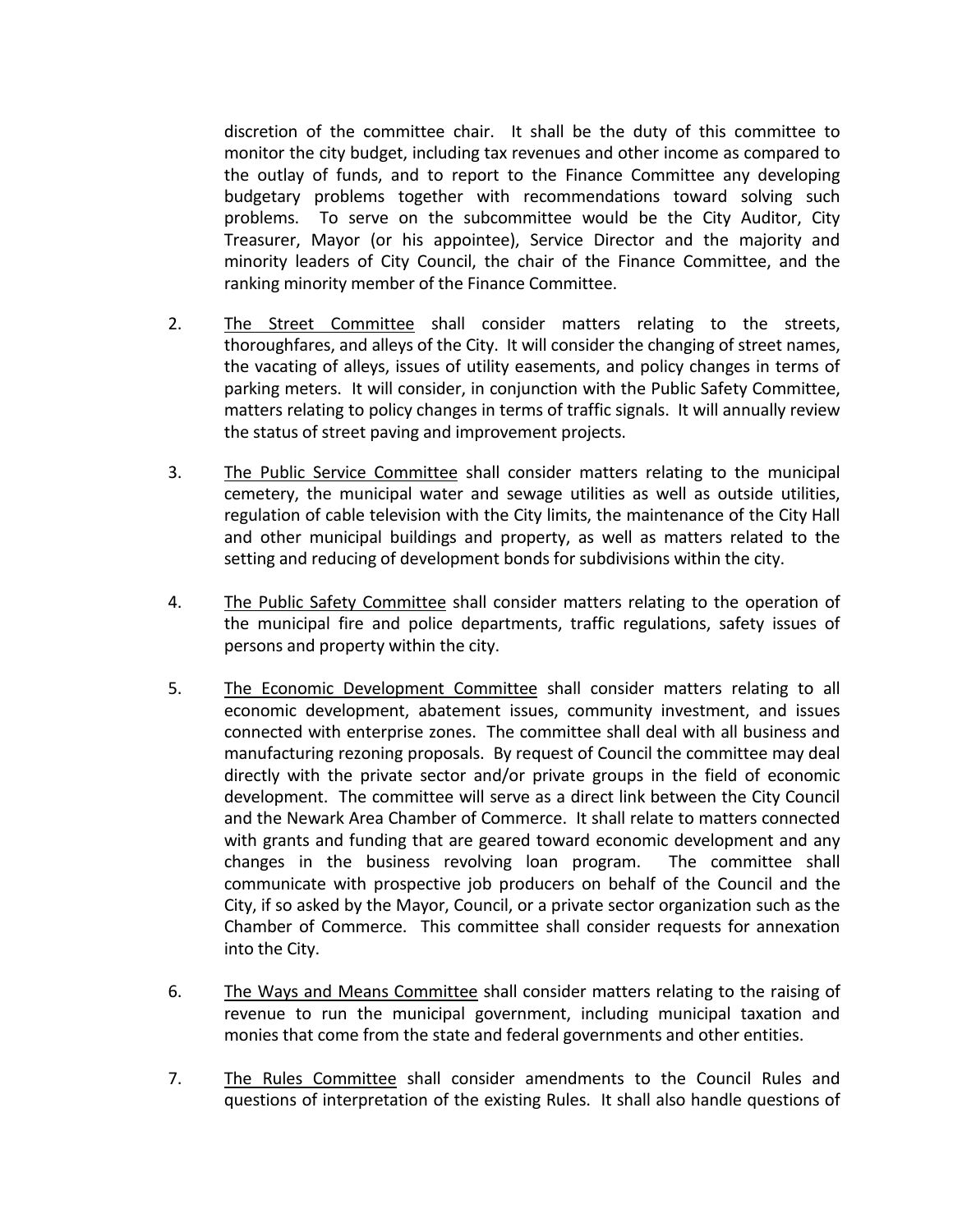appointment of special Committees of Council and the appointment of Council members to bodies requesting Council representation. The Rule Committee shall also serve as the primary committee regarding any agreement relative to televising Council and Committee meetings.

- 8. The Capital Improvement Committee shall consider matters relating to the development of the Capital Improvements Budget. It shall recommend and authorize the appropriation of funds for specific Capital Improvement projects and requests. It shall monitor the balance of Capital Improvement funds, and give consideration to financial legislation in the area of Capital Improvements.
- 9. The Recreation Committee shall consider matters relating to the parks and recreation programs of the City. The committee shall address issues directed to it by the Parks and Recreation Superintendent, the Director of Public Service, the Mayor, or the Citizen's Advisory Council for Recreation.
- 10. The Personnel Committee shall consider employment matters relating to salaried and hourly wage employees, that is, to uniformed and non-uniformed employees to employees who are members of the American Federation of State, County, and Municipal Employees (AFSCME), the Fraternal Order of Police (FOP), the International Association of Firefighters (IAFF), as well as to non-union employees of the City. The committee shall deal with matters related to job classification, salary adjustments, additional staffing requests, and budget impacted personnel issues.

RULE 30B. All committees of the City Council shall submit to the Clerk of Council a record of all actions and a summary of pertinent discussion from any and all committee meetings, using a "Committee Activity Form" devised by the Rules Committee in concert with the Clerk of Council and the President of Council, and approved by the City Council. The completed Activity Form shall be submitted to the Clerk of Council within twenty-four hours after all such meetings. The chair of each committee or the chair's substitute for a given meeting shall have the responsibility for the proper completion of this form and its prompt submission to the Clerk of Council.

RULE 30C. No committee of Council shall have the right to send letters of recommendation or other authoritative decisions to other entities, governmental or otherwise, without the whole council first having a vote on the matter.

RULE 30D. Each Council member shall personally attend at least sixty per cent (60%) of the Committee meetings of each committee to which that Council person is assigned. This provision shall not be applied until after the l0th meeting of the committee of that term.

When a committee member has missed twenty per cent (20%) of the meetings of the committee, the chairman of the Committee shall notify the Council President who shall notify the Committee Member in writing that he or she has missed twenty per cent (20%) of the committee meetings provided, however, the failure of the Committee Chairman or the Council President to do the above shall not affect the removal of the committee member from the committee.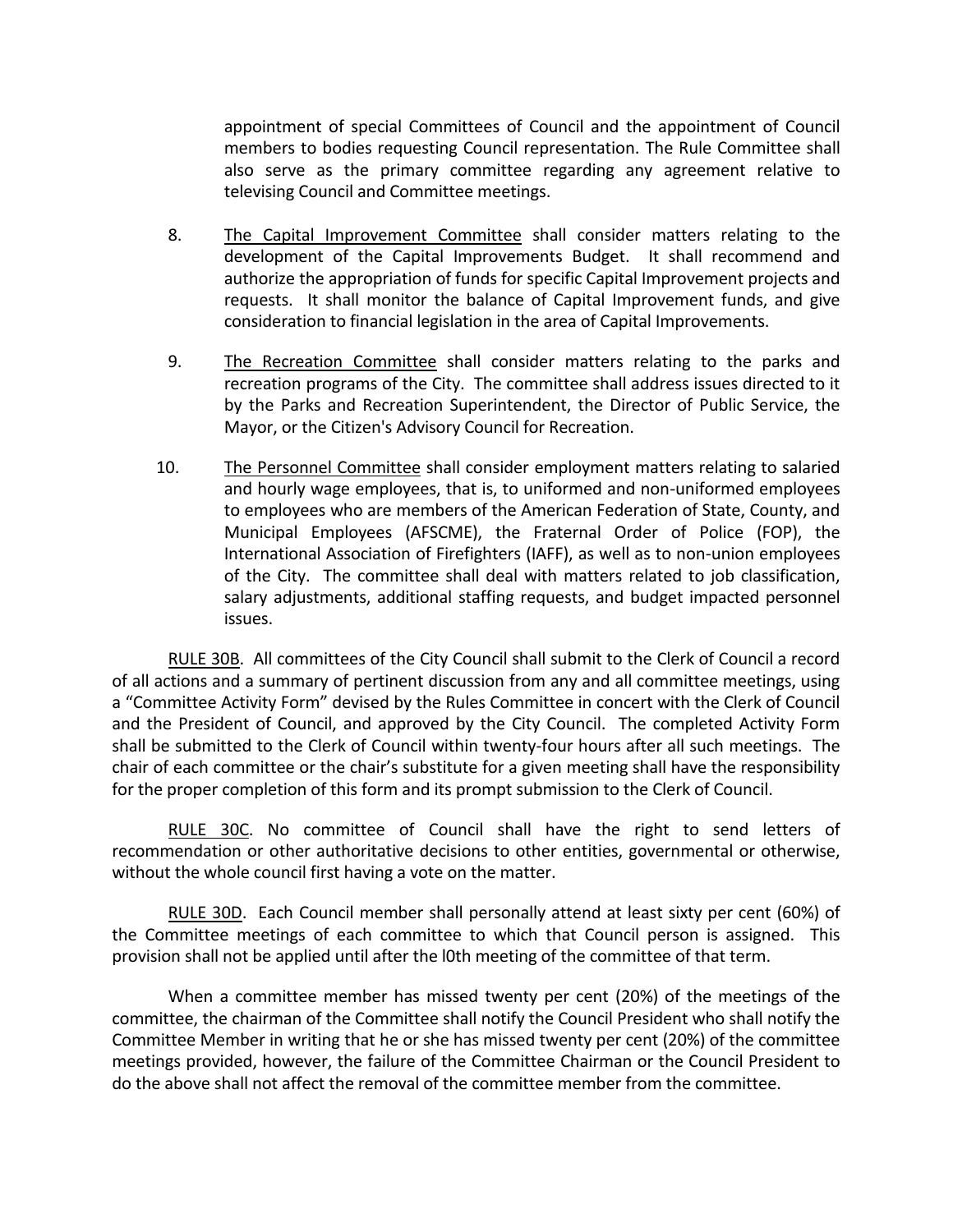Removal from the committee shall be automatic upon failure of the Committee Member to personally attend at least sixty per cent (60%) of the committee meetings of the committee to which that council person has been assigned and the removed committee person shall not thereafter be appointed to any other Council Committee. A replacement for the removed committee member shall be selected by a majority vote of Council.

RULE 31. No legislation shall receive final passage or adoption by Council until same has been approved as to form by either the Law Director or his assistant.

RULE 32. In the absence of any rule upon any matter of business the Council shall be governed by Robert's Rules of Order, General H.M. Roberts, Bantam Press, 1995.

RULE 33. The President of Council shall preserve order and decorum; and, by order of the Council shall compel the attendance of absent members as may by ordinance be prescribed.

RULE 34. The Clerk of Council is hereby authorized and directed to be the custodian of, keep and maintain the following special journals:

Special Journal No. 1, wherein there shall be filed or transcribed for record, and all minutes pertaining thereto, the following: 'Elections & Appointments': 'Petitions'; 'Memorials'; and, 'Report of City Officials'.

Special Journal No. 2, wherein there shall be filed or transcribed for record, and all minutes pertaining thereto, the following: 'Special Committee appointments and reports' and 'Standing committee appointments and reports'; and, 'Communications'.

Said special Journals shall be commenced anew every calendar year.

RULE 35. The Clerk of Council shall record the Council proceedings. The recordings shall be retained in the Clerk's Office pursuant to Ohio's Public Record Law and shall be available to the public at the convenience of the Clerk. The recordings are not to leave the Clerk's office during this time.

RULE 36. To amend a piece of legislation, it shall take the same number of votes to amend that piece of legislation as it would have taken to pass that particular piece of legislation before it was amended.

RULES 37. A committee member is permitted to designate an alternate council member to attend a committee meeting and vote when that particular member cannot be present, provided the chairman of the committee is notified in advance of the meeting subject to Rule 30. The alternate member cannot assume the duties of the chairman or vice chairman of the committee.

RULE 38. Nonbinding Resolutions and Nonbinding Honorariums shall be considered by the Finance Committee. It shall take a majority vote of the Finance committee to send a nonbinding resolution or nonbinding honorarium to the Council. Nonbinding resolutions shall be published in the same manner as other legislation. Nonbinding honorariums shall not be published.